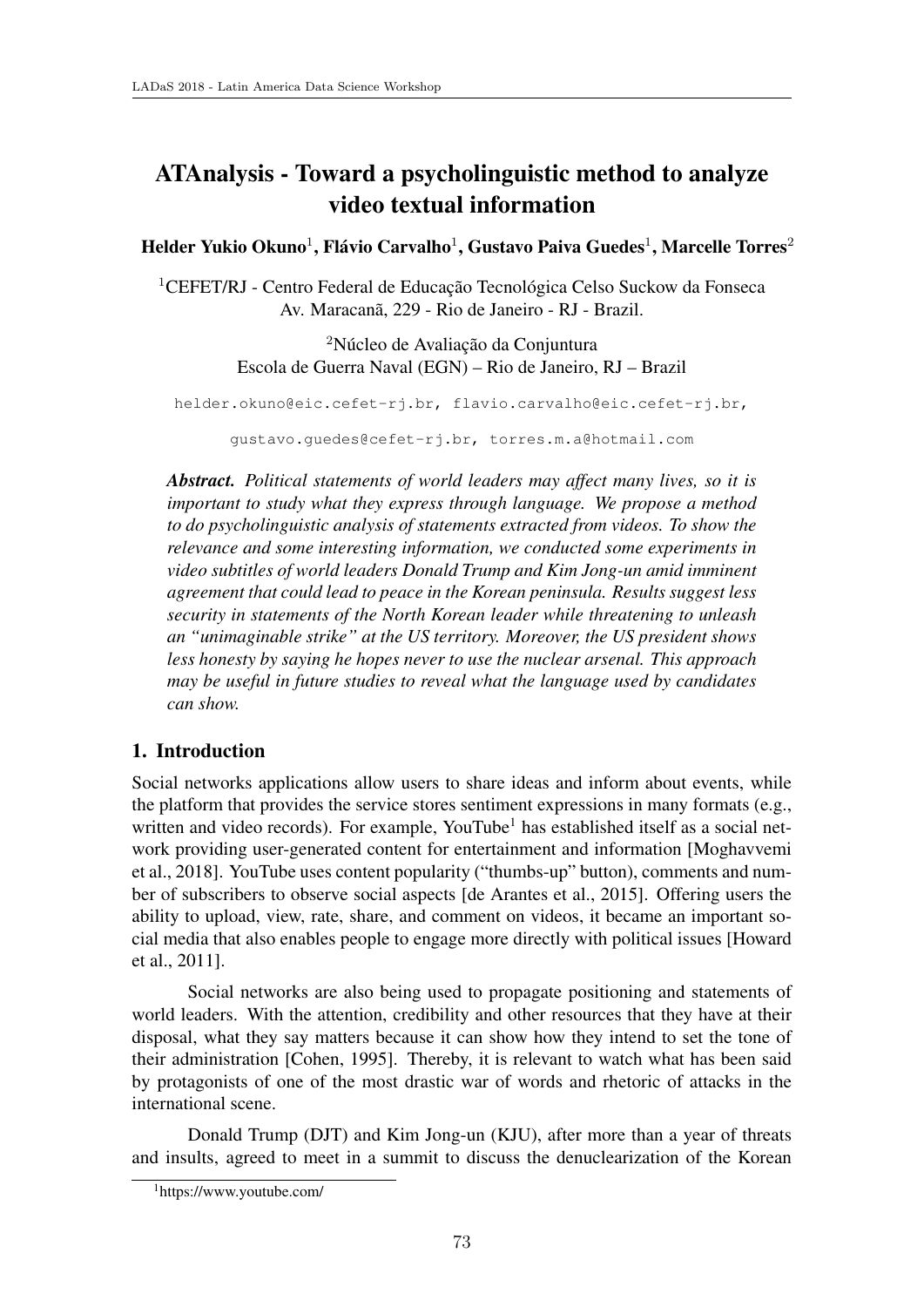peninsula. It can be the first presidential direct talks between the United States and North Korea since the end of Korean War in 1953, and the beginning for a path toward the peace in Northeast Asia. The world leaders face larger and more decisive international crisis, not only for their own nations but also for the future of the humanity.

In this work, we propose a method for the psycholinguistic analysis of oral discourses extracted from videos. Some global leaders, such as the KJU, do not use written language on social networks. However, there are speeches recorded in video format that can be found on YouTube. In this scenario, we conducted experiments using YouTube automatic subtitles extraction to collect DJT and KJU videos subtitles. Next, we submitted these subtitles in the 2015 version of the Linguistic Inquiry Word Count (LIWC2015) [Pennebaker et al., 2015] program for text analysis. The results show higher authenticity and confidence in DJT speeches than in KJU speeches. On the other hand, KJU speeches shows higher analytical thinking. All the values related to analytical thinking were very high in KJU speeches.

This work is structured so that after this introductory section, we present in section 2 works related to how computational linguistics analysis can be applied to obtain information about world leaders. We then explain some aspects of LIWC2015, an available tool for computational linguistics analysis in text, in section 3. In section 4, we describe how we obtained the data. The results are presented in section 5. The conclusion and future work are shown in section 6.

## 2. Related Work

Recently, studies investigating language analysis of DJT's statements as a political figure can be found in the literature [Ahmadian et al., 2017, Savoy, 2017]. By adopting LIWC2015, Jordan and Pennebaker [2017] intended to determine how US candidates differed across linguistic style categories analyzing the language of political figures from DJT back to George Washington. They found that, compared to other politicians, a very low score in analytic thinking for DJT was indicated in the analysis of documents in text format. It was possible to notice also that presidents and presidential candidates have been becoming less analytic [Jordan and Pennebaker, 2017].

Regarding psycholinguistic behavior in Korean leaders' statements, it is fitting to bring a study using the Korean Key Words in Context (KrKwic<sup>2</sup>) and Korean Linguistic Inquiry and Word Count (K-LIWC) [Chung and Park, 2010]. It tested the literary characteristics of inaugural addresses from linguistic, quantitative and psychological perspectives of two presidential inaugural addresses, Moo-Hyun Roh (2003–2008) and Myung-Bak Lee (2008–2013). It had, according to the authors, significance as an investigative tool to support discovering the relationship between rhetorical substance and style, and also the characteristics of presidents' political and social viewpoints.

Our approach in this work is different from those previous publications as it uses exclusively speech and statements from content available in video format on YouTube. The process involves also, in KJU case, the automatic translation before submitting it to LIWC2015. Another difference is that it compares the speeches of two distinct current world leaders which have been trading threats during the last times, and recently DJT has publicly agreed to meet KJU.

<sup>2</sup>https://www.leydesdorff.net/krkwic/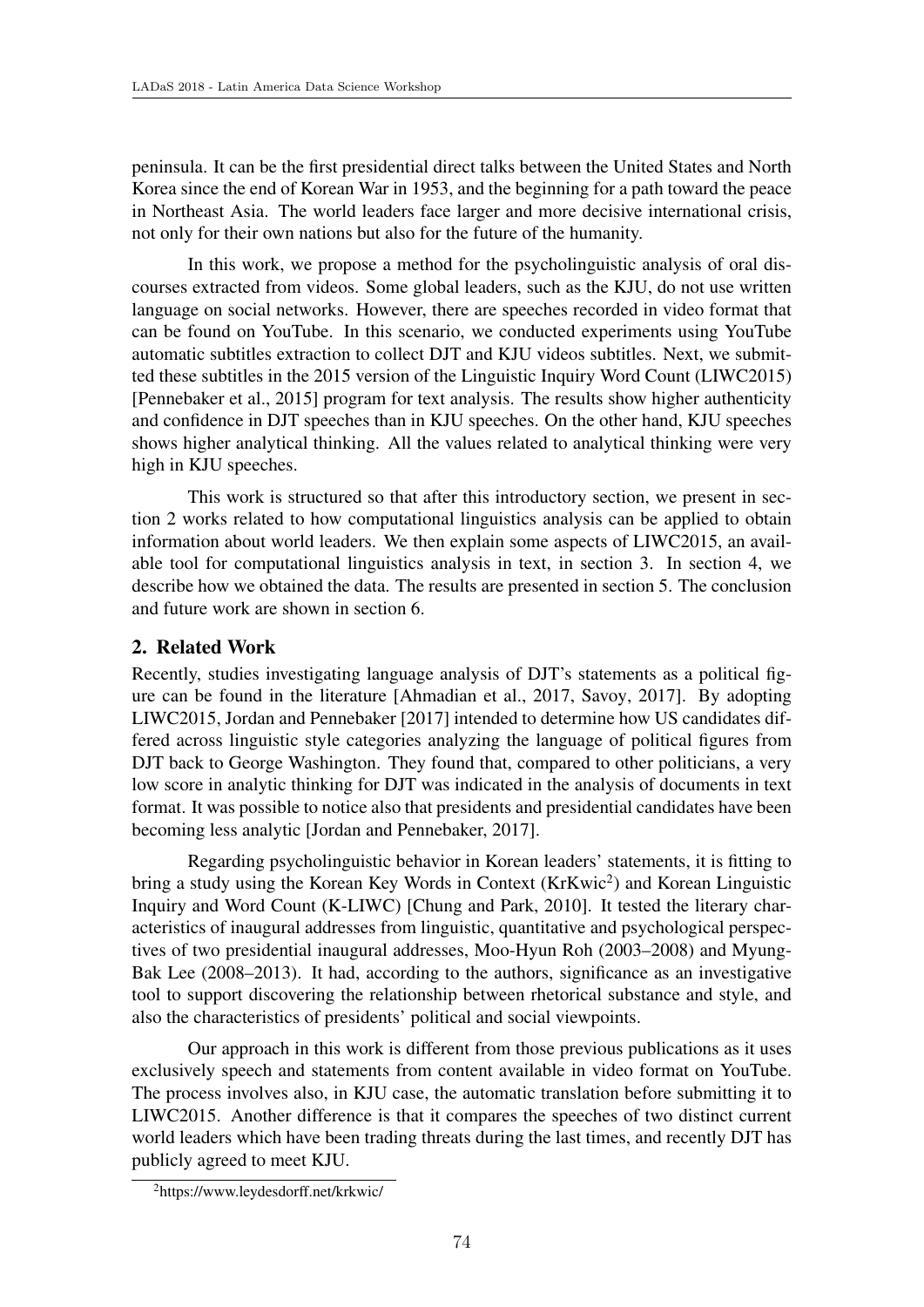### 3. Computational Text Analysis

Content analysis is a methodology that uses categorization and classification of communication such as speech, written text, pictures, audio or video [Bryman and Bell, 2015]. All around the world, an increasing number of people is using communications and social network applications, uninterruptedly generating text, images, audio and video files by recording a lot of events, feelings and emotions. As a result, researchers are using computer-assisted methods, like text analysis, in social sciences studies to address many issues. Not only that, but also official documents, technical reports, theatre play scripts, lesson plans, books and a variety of texts are of social scientific interest [Brier and Hopp, 2011].

LIWC2015 is an available tool for computerized text analysis. It consists of the main program, which has a text analysis module with a user interface, and the dictionary file. This dictionary is used to associate words from any given text under the categories of important linguistic, psychological, and social processes.

In addition to the dictionary developed at 2001, two more were produced for the English language: one in 2007, containing 4*,* 500 words; the other in 2015, with a total of 6*,* 400 words. The 2015 version also brings summary variables, which are percentiles based on other categories, rather than raw frequencies. The summary categories refer to aspects like analytical thinking (Analytic), clout, authenticity (Authentic) and emotional tone (Tone) [Pennebaker et al., 2015].

Analytic is drawn through the high use of nouns, articles, and prepositions, indicating how people use words that suggest thought patterns that are formal, logical and hierarchical. Clout reflects the confidence, which is indicated by higher use of first person plural pronouns and words related to social processes, like the ones in the categories "family" and "friend". On the other hand, it is related to a lower use of first person singular pronouns, negations and swear words. Authentic is related to when people reveal themselves in an authentic or honest way, being more personal, humble and vulnerable (i.e., words with I, me, my and present tense verbs). Emotional tone uses values from categories of positive and negative emotions in a single summary variable.

# 4. Materials and procedures used to obtain psycholinguistic behavior in statements

For this study, we used speeches and statements of DJT and KJU from YouTube videos. The illustration in Figure 1 shows the process used in this study. It starts with the transcription of videos containing DJT and KJU speeches using a free web application (Down- $Sub<sup>3</sup>$ ) that can download and save subtitles directly from YouTube.

After the extraction of subtitles, the Korean text was submitted to a computerassisted translation from Korean to English using a free online tool named  $NAVER<sup>4</sup>$ . This was chosen to use a sole method of computerized text analysis at the end, since translation to English does not significantly interfere with the accuracy or comprehensiveness of methods for text analysis [Reis et al., 2015]. In Table 1, we present basic information about the text content submitted into LIWC2015.

<sup>&</sup>lt;sup>3</sup>Available at downsub.com

<sup>4</sup>Available at translate.naver.com; a free online language translation service.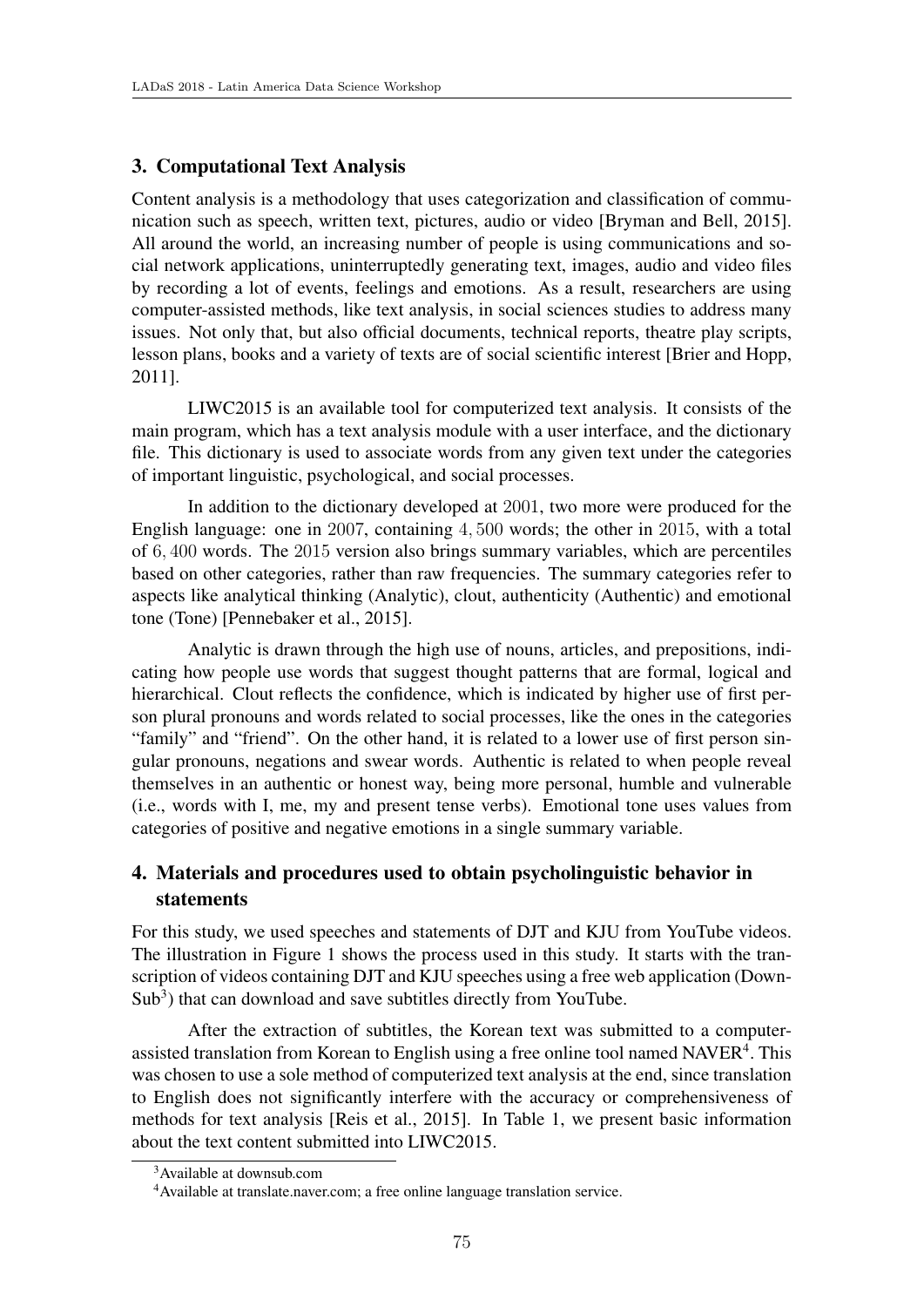

**Figure 1. Automatic subtitles of the DJT videos were extracted by DownSub and then analyzed with LIWC2015. The process was the same in KJU videos, however, it needed to be translated from Korean into English using Naver Translator and then analyzed by LIWC2015.**

#### **Table 1. Text content from statements of DJT and KJU from YouTube videos submitted into LIWC2015.**

| Code             | Speech                                               | Date     | Words |
|------------------|------------------------------------------------------|----------|-------|
| DJT1             | Trump meeting North Korean defectors                 | Feb 2018 | 322   |
| DJT <sub>2</sub> | Trump's address to the UN General Assembly           | Sep 2017 | 494   |
| DJT3             | Trump about North Korean missile launch              | Nov 2017 | 762   |
| DJT4             | Trump Speech in the State of the Union               | Feb 2018 | 957   |
| DJT5             | Trump announcing new sanctions against North Korea   | Sep 2017 | 637   |
| DJT <sub>6</sub> | Trump speaking at the South Korean National Assembly | Nov 2017 | 2014  |
| KJU1             | New Year Speech 2018                                 | Jan 2018 | 4529  |
| KJU2             | Reply to Trump's first speech                        | Sep 2017 | 605   |
| KJU3             | New Year's Speech 2017                               | Jan 2017 | 3959  |
| KJU4             | Speech National Army Day                             | Feb 2018 | 1385  |

### 5. Results

Table 2 shows the values found for text content analysis on DJT and KJU addresses using LIWC2015. The selected categories reflect, along with percentages values of words associated to positive and negative emotions, the four summary categories: analytic, clout, authentic and tone.

Figure 2 illustrates analytic values as the size of the plot marker, against values for authentic category in the X axis and clout in the Y axis. In the discourse style of DJT, lower values were observed in the variables reflecting analytical thinking, where higher values of authenticity and confidence were associated. In the speeches of KJU, on the other hand, all the values related to analytical thinking were very high.

Analyzing the results, during the New Year's speech (KJU1), which provides the country's guideline for this year, KJU had the lowest Clout revealing his uncertainties regarding the goals of the country in 2018. Speaking with less confidence compared to other speeches, KJU expressed that the entire United States territory is under the range of North Korean nuclear missiles emphasizing a secured powerful deterrence against the nuclear threat from the United States.

The most recent speech of the North Korean leader (KJU4), just on the eve of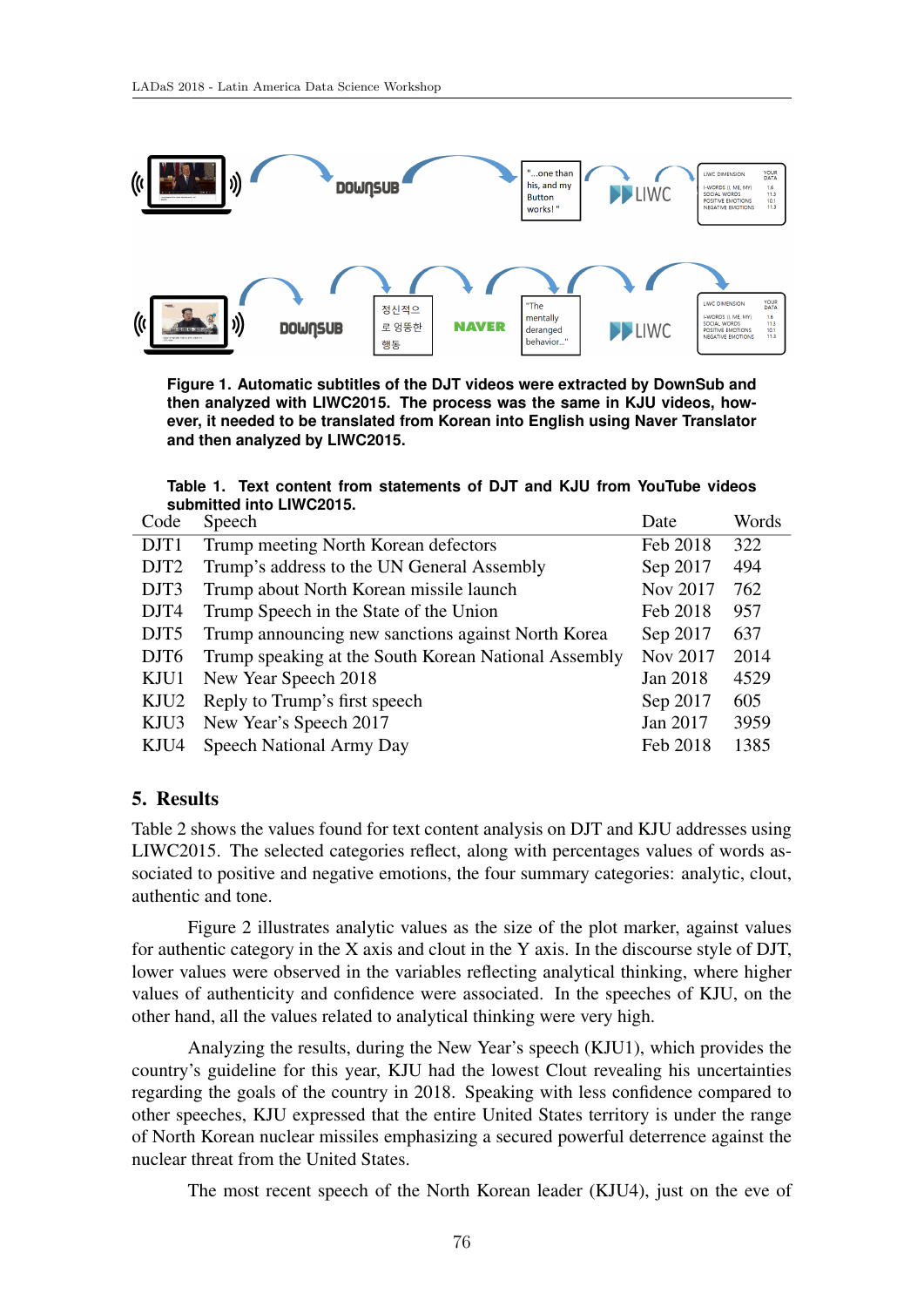| Speech           | Analytic | Clout | Authentic | Tone  | posemo | negemo |
|------------------|----------|-------|-----------|-------|--------|--------|
| DJT1             | 8,47     | 87,47 | 60,98     | 4,13  | 1,55   | 3,73   |
| DJT <sub>2</sub> | 78,37    | 67,91 | 13,47     | 29,15 | 4,66   | 4,45   |
| DJT3             | 40,82    | 77,27 | 56,07     | 72,46 | 3,67   | 1,18   |
| DJT4             | 83,07    | 87,48 | 15,21     | 36,83 | 3,87   | 3,24   |
| DJT <sub>5</sub> | 63,85    | 66,98 | 41,95     | 58,44 | 3,92   | 2,2    |
| DJT <sub>6</sub> | 88,38    | 77,02 | 25,4      | 33,48 | 3,62   | 3,18   |
| KJU1             | 97,28    | 67,77 | 25,84     | 61,36 | 4,22   | 2,34   |
| KJU2             | 96,43    | 73,5  | 9,29      | 16,34 | 2,81   | 3,47   |
| KJU3             | 96,63    | 74,61 | 32,72     | 49,76 | 3,33   | 2,05   |
| KJU4             | 97,36    | 83,34 | 24,68     | 84,4  | 5,2    | 1,88   |

**Table 2. Percentual values found in the text content analysis on DJT and KJU addresses using LIWC2015.**

the Winter Olympic Games also known as Olympics for Peace, showed higher values in Tone and Clout representing his most confident and positive declaration. In that one, KJU declared North Korea as a global military power and asked for the military permanent high alert to ensure the sovereignty and national security against any foreign threat, revealing his behavior even in an apparent moment of progress in reducing military tensions in the region. Even with the pause in North Korean nuclear launches and the recent opening for diplomatic negotiations on peace and security in Northeast Asia, the North Korean strategy and alert remain the same.



**Figure 2. Graphical representation of selected percentual values from LIWC2015 categories, with analytic values as the size of the plot marker, X axis representing values of the authentic and Y axis the clout categories.**

Also, comparing the speeches of both leaders, it is possible to observe that KJU maintains a more analytical style while DJT reveals to be more intuitive suggesting that he is more impulsive in making decisions. For example, in December 2017, the US Senate Foreign Relations Committee examined the DJT allusion to the use of military force or a preventive strike against North Korea, when DJT said North Korean threats would be met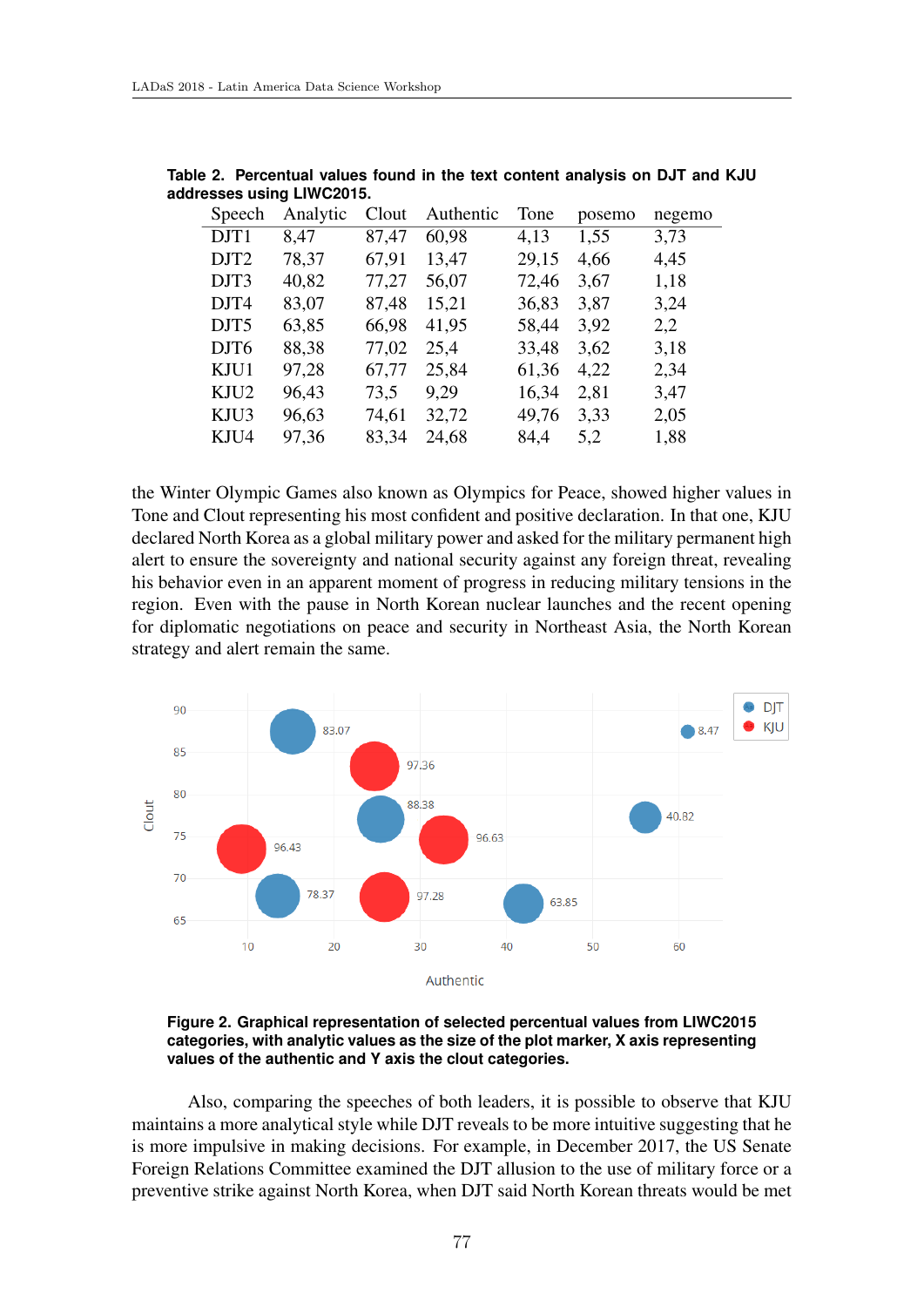with "fire and fury like the world has never seen". Some US Senators took attention for the words and personality of the US president raising the discussion on the importance of the US Congress to impose limits in DJT sole decisions that could harm the US security interests [Reif, 2017].

# 6. Conclusion

We conducted experiments in which we extracted subtitles and performed psycholinguistic analysis from text of an important world leader that does not use social networks, like KJU. This demonstrated the relevance of the approach, and some interesting information could be integrated examining dimensions of each speech. Studies from the international relations fields could benefit from the identification of text dimensions like thinking style, clout, and authenticity to see how these expressions in words by leaders may suggest an ulterior political aggression.

International relations scholars agree that states opt for developing nuclear weapons when facing security threats and do not find other solutions [Sagan, 1997]. This can essentially explain part of one of the main North Korean policy, the *byungjin* line, which results in nuclear and economic development [Han and Joo, 2014]. However, they have the will to remain non-nuclear states once potential threats are solved [Sagan, 1997].

Given the recent military tensions in Northeast Asia, the work sought to use LIWC2015 to identify the psycholinguistic behavior of world leaders DJT and KJU by analyzing their recent speeches. The results of LIWC2015 suggest that KJU is less secure in discourses in which he threatens nuclearly the entire US territory. On the other hand, he reveals more confidence and sense of certainty in describing his country as a global military power and by demanding continued readiness from its military, even in a moment that the international community observes as conducive to advances in diplomatic negotiations for the denuclearization of the Korean peninsula.

In relation to DJT, results show his narrative style as more intuitive, revealing impulsiveness in his decision making. Also, during the State of the Union speech, a high value for clout was observed (i.e., speaking confidently with a sense of certainty), when he emphasized the need to increase the national defense sector spendings to allow modernization and reconstruction of the US nuclear arsenal. A lower value for authenticity, which may suggest a lesser degree of honesty, was observed when DJT stated his hopes of never needing to use the nuclear arsenal.

As future studies, we intend to analyze verbal expression of candidates in Brazilian presidential election debates, looking at how these candidates compare on three dimensions: thinking style, clout, and authenticity. We also intend to analyze tone of voice and non-verbal expressions in videos as a complementary approach. The results can be used to compare the emotions expressed verbally to the ones that appear in expressions and gestures.

# Acknowledgments

The authors thank FAPERJ for partial funding support.